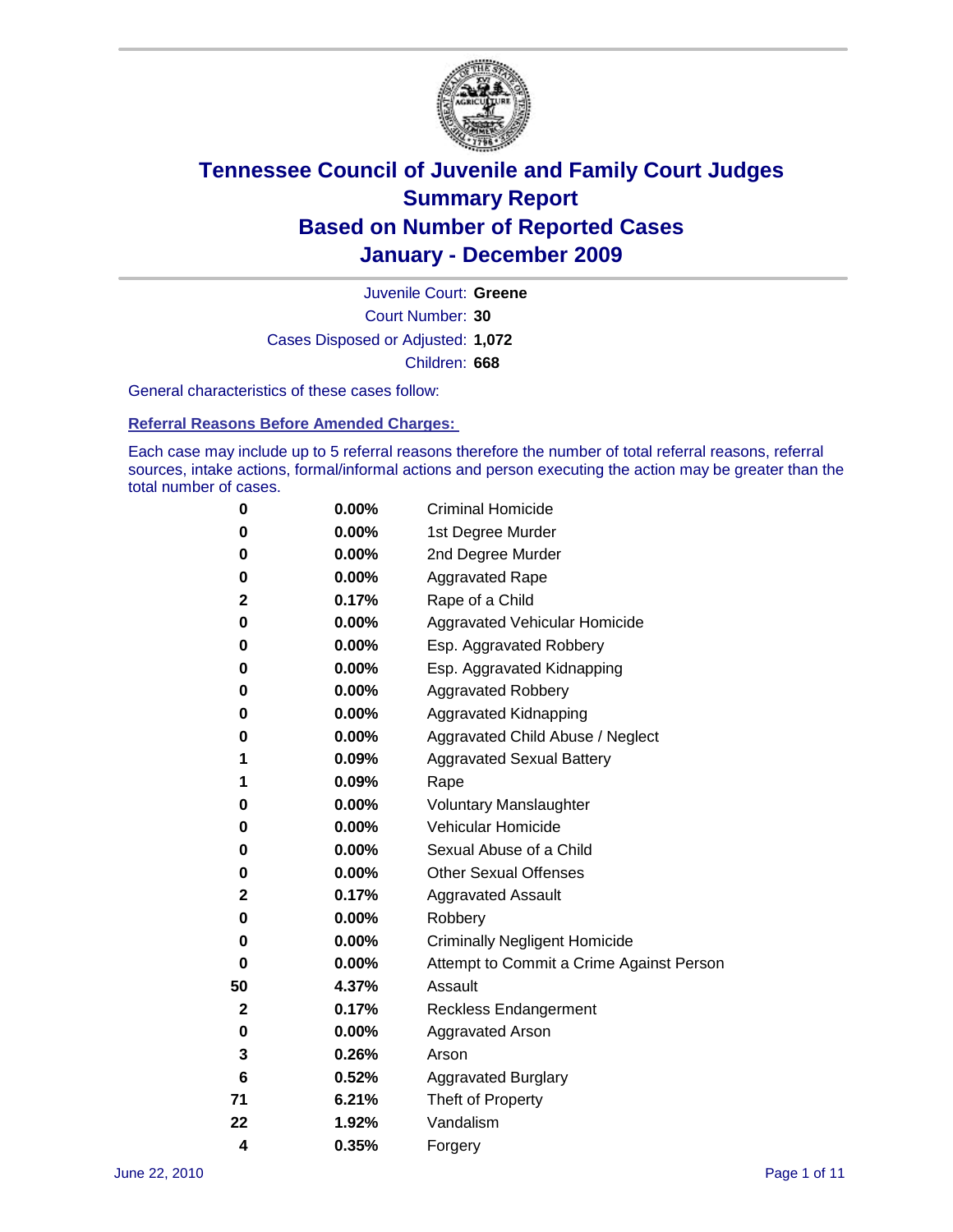

Court Number: **30** Juvenile Court: **Greene** Cases Disposed or Adjusted: **1,072** Children: **668**

#### **Referral Reasons Before Amended Charges:**

Each case may include up to 5 referral reasons therefore the number of total referral reasons, referral sources, intake actions, formal/informal actions and person executing the action may be greater than the total number of cases.

| $\pmb{0}$      | 0.00%    | <b>Worthless Checks</b>                                     |
|----------------|----------|-------------------------------------------------------------|
| $\bf{0}$       | 0.00%    | Illegal Possession / Fraudulent Use of Credit / Debit Cards |
| 16             | 1.40%    | <b>Burglary</b>                                             |
| $\mathbf{2}$   | 0.17%    | Unauthorized Use of a Vehicle                               |
| 0              | $0.00\%$ | <b>Cruelty to Animals</b>                                   |
| $\bf{0}$       | $0.00\%$ | Sale of Controlled Substances                               |
| 4              | 0.35%    | <b>Other Drug Offenses</b>                                  |
| 8              | 0.70%    | Possession of Controlled Substances                         |
| 0              | $0.00\%$ | <b>Criminal Attempt</b>                                     |
| 0              | 0.00%    | Carrying Weapons on School Property                         |
| 1              | 0.09%    | Unlawful Carrying / Possession of a Weapon                  |
| 8              | 0.70%    | <b>Evading Arrest</b>                                       |
| 0              | 0.00%    | Escape                                                      |
| 3              | 0.26%    | Driving Under Influence (DUI)                               |
| 24             | 2.10%    | Possession / Consumption of Alcohol                         |
| 3              | 0.26%    | Resisting Stop, Frisk, Halt, Arrest or Search               |
| 0              | $0.00\%$ | <b>Aggravated Criminal Trespass</b>                         |
| 3              | 0.26%    | Harassment                                                  |
| $\mathbf 2$    | 0.17%    | Failure to Appear                                           |
| $\mathbf 2$    | 0.17%    | Filing a False Police Report                                |
| 1              | 0.09%    | Criminal Impersonation                                      |
| 33             | 2.89%    | <b>Disorderly Conduct</b>                                   |
| 12             | 1.05%    | <b>Criminal Trespass</b>                                    |
| $\overline{7}$ | 0.61%    | Public Intoxication                                         |
| 0              | $0.00\%$ | Gambling                                                    |
| 208            | 18.20%   | <b>Traffic</b>                                              |
| 0              | $0.00\%$ | Local Ordinances                                            |
| $\mathbf 0$    | $0.00\%$ | Violation of Wildlife Regulations                           |
| 12             | 1.05%    | Contempt of Court                                           |
| 142            | 12.42%   | Violation of Probation                                      |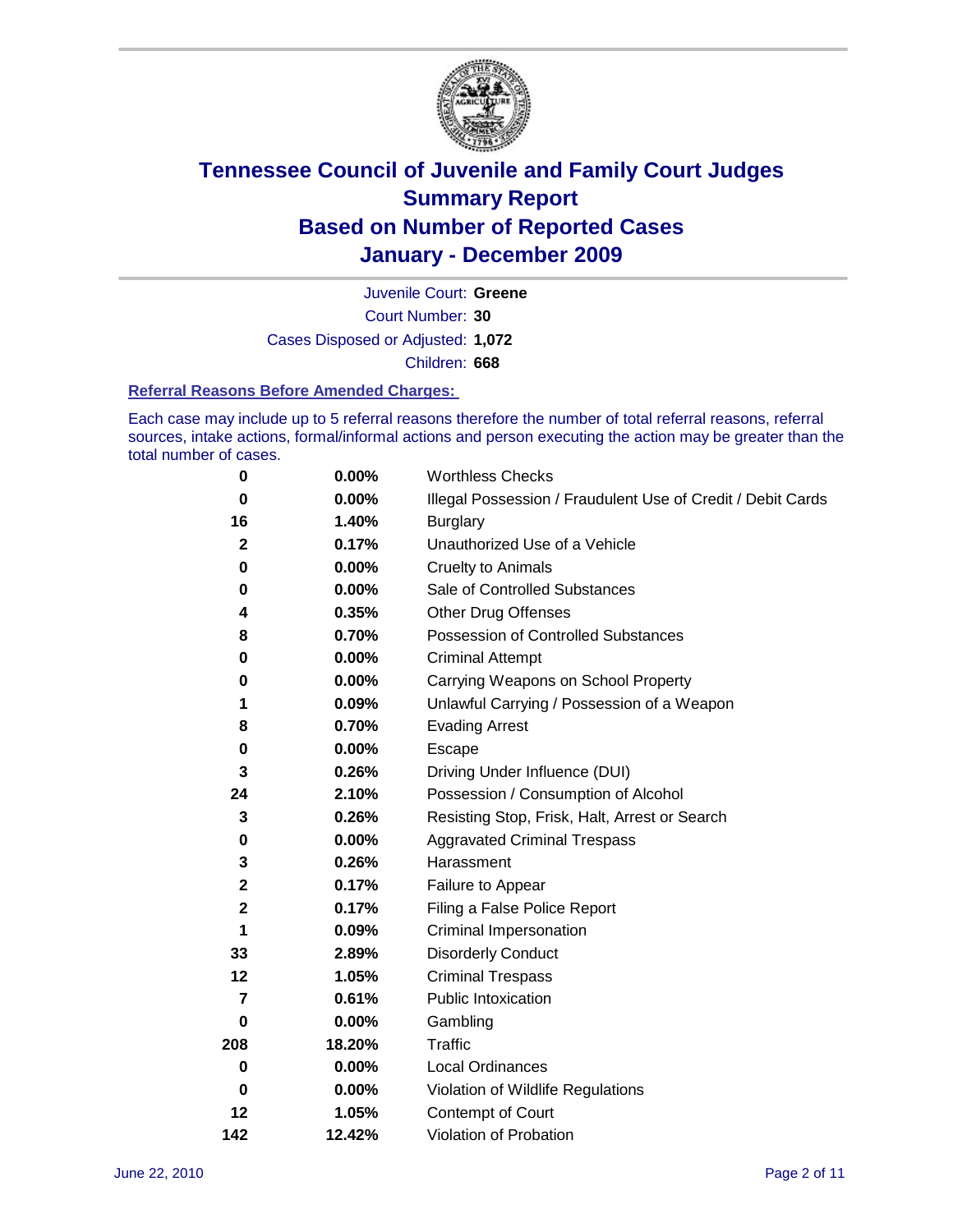

Court Number: **30** Juvenile Court: **Greene** Cases Disposed or Adjusted: **1,072** Children: **668**

#### **Referral Reasons Before Amended Charges:**

Each case may include up to 5 referral reasons therefore the number of total referral reasons, referral sources, intake actions, formal/informal actions and person executing the action may be greater than the total number of cases.

| 0.44%<br>0.00%<br>0.09%<br>0.00%<br>0.00%<br>$0.00\%$<br>3.24% | Custody<br>Visitation<br>Paternity / Legitimation<br><b>Child Support</b><br><b>Request for Medical Treatment</b><br><b>Consent to Marry</b><br>Other |
|----------------------------------------------------------------|-------------------------------------------------------------------------------------------------------------------------------------------------------|
|                                                                |                                                                                                                                                       |
|                                                                |                                                                                                                                                       |
|                                                                |                                                                                                                                                       |
|                                                                |                                                                                                                                                       |
|                                                                |                                                                                                                                                       |
|                                                                |                                                                                                                                                       |
|                                                                |                                                                                                                                                       |
| 0.00%                                                          | <b>Foster Care Review</b>                                                                                                                             |
| 9.36%                                                          | <b>Administrative Review</b>                                                                                                                          |
| 8.14%                                                          | <b>Judicial Review</b>                                                                                                                                |
| 0.00%                                                          | Violation of Informal Adjustment                                                                                                                      |
|                                                                | <b>Violation of Pretrial Diversion</b>                                                                                                                |
|                                                                | <b>Termination of Parental Rights</b>                                                                                                                 |
|                                                                | Dependency / Neglect                                                                                                                                  |
|                                                                | <b>Physically Abused Child</b>                                                                                                                        |
|                                                                | Sexually Abused Child                                                                                                                                 |
|                                                                | <b>Violation of Curfew</b>                                                                                                                            |
|                                                                | Violation of a Valid Court Order                                                                                                                      |
|                                                                | Possession of Tobacco Products                                                                                                                        |
|                                                                | Out-of-State Runaway                                                                                                                                  |
|                                                                | Truancy<br>In-State Runaway                                                                                                                           |
|                                                                | <b>Unruly Behavior</b>                                                                                                                                |
|                                                                | Violation of Aftercare                                                                                                                                |
|                                                                | 0.26%<br>2.62%<br>8.57%<br>0.00%<br>$0.00\%$<br>9.10%<br>$0.00\%$<br>0.00%<br>$0.00\%$<br>0.00%<br>0.79%<br>0.09%<br>0.00%                            |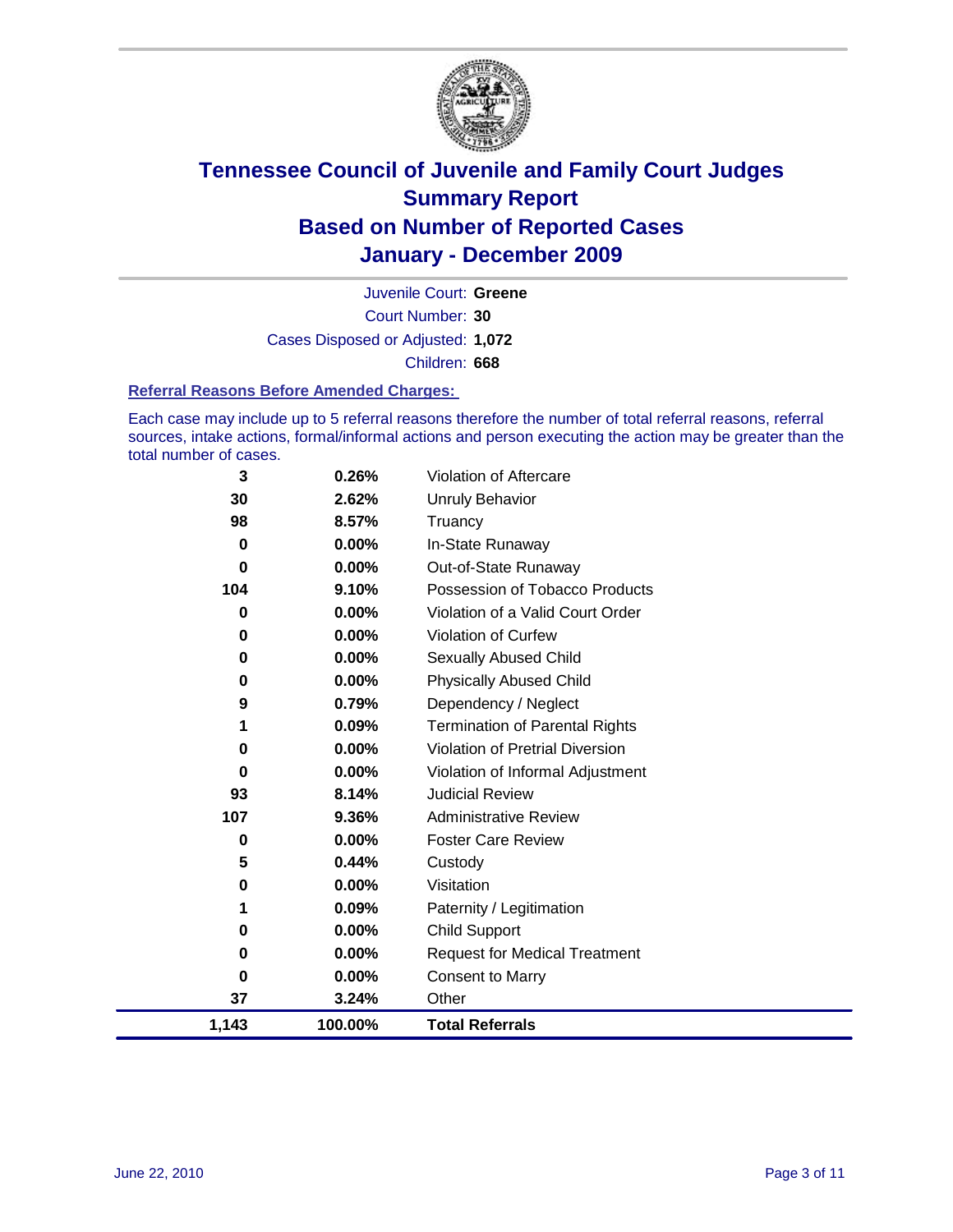

| Court Number: 30<br>Cases Disposed or Adjusted: 1,072<br>Children: 668<br><b>Referral Sources: 1</b><br><b>Law Enforcement</b><br>444<br>38.85%<br>32<br>2.80%<br>Parents<br>6<br>0.52%<br><b>Relatives</b><br>0.09%<br>Self<br>1<br>219<br>19.16%<br>School<br><b>CSA</b><br>0.00%<br>0<br><b>DCS</b><br>121<br>10.59%<br>$0.00\%$<br>0<br><b>Other State Department</b><br>$0.00\%$<br><b>District Attorney's Office</b><br>0<br>115<br>10.06%<br><b>Court Staff</b><br>142<br>Social Agency<br>12.42%<br><b>Other Court</b><br>0.26%<br>3<br>50<br>Victim<br>4.37%<br>0.00%<br>Child & Parent<br>0<br>0.00%<br>Hospital<br>0<br>$0.00\%$<br>Unknown<br>0<br>10<br>0.87%<br>Other<br>1,143<br>100.00%<br><b>Total Referral Sources</b> |  | Juvenile Court: Greene |  |  |  |  |
|------------------------------------------------------------------------------------------------------------------------------------------------------------------------------------------------------------------------------------------------------------------------------------------------------------------------------------------------------------------------------------------------------------------------------------------------------------------------------------------------------------------------------------------------------------------------------------------------------------------------------------------------------------------------------------------------------------------------------------------|--|------------------------|--|--|--|--|
|                                                                                                                                                                                                                                                                                                                                                                                                                                                                                                                                                                                                                                                                                                                                          |  |                        |  |  |  |  |
|                                                                                                                                                                                                                                                                                                                                                                                                                                                                                                                                                                                                                                                                                                                                          |  |                        |  |  |  |  |
|                                                                                                                                                                                                                                                                                                                                                                                                                                                                                                                                                                                                                                                                                                                                          |  |                        |  |  |  |  |
|                                                                                                                                                                                                                                                                                                                                                                                                                                                                                                                                                                                                                                                                                                                                          |  |                        |  |  |  |  |
|                                                                                                                                                                                                                                                                                                                                                                                                                                                                                                                                                                                                                                                                                                                                          |  |                        |  |  |  |  |
|                                                                                                                                                                                                                                                                                                                                                                                                                                                                                                                                                                                                                                                                                                                                          |  |                        |  |  |  |  |
|                                                                                                                                                                                                                                                                                                                                                                                                                                                                                                                                                                                                                                                                                                                                          |  |                        |  |  |  |  |
|                                                                                                                                                                                                                                                                                                                                                                                                                                                                                                                                                                                                                                                                                                                                          |  |                        |  |  |  |  |
|                                                                                                                                                                                                                                                                                                                                                                                                                                                                                                                                                                                                                                                                                                                                          |  |                        |  |  |  |  |
|                                                                                                                                                                                                                                                                                                                                                                                                                                                                                                                                                                                                                                                                                                                                          |  |                        |  |  |  |  |
|                                                                                                                                                                                                                                                                                                                                                                                                                                                                                                                                                                                                                                                                                                                                          |  |                        |  |  |  |  |
|                                                                                                                                                                                                                                                                                                                                                                                                                                                                                                                                                                                                                                                                                                                                          |  |                        |  |  |  |  |
|                                                                                                                                                                                                                                                                                                                                                                                                                                                                                                                                                                                                                                                                                                                                          |  |                        |  |  |  |  |
|                                                                                                                                                                                                                                                                                                                                                                                                                                                                                                                                                                                                                                                                                                                                          |  |                        |  |  |  |  |
|                                                                                                                                                                                                                                                                                                                                                                                                                                                                                                                                                                                                                                                                                                                                          |  |                        |  |  |  |  |
|                                                                                                                                                                                                                                                                                                                                                                                                                                                                                                                                                                                                                                                                                                                                          |  |                        |  |  |  |  |
|                                                                                                                                                                                                                                                                                                                                                                                                                                                                                                                                                                                                                                                                                                                                          |  |                        |  |  |  |  |
|                                                                                                                                                                                                                                                                                                                                                                                                                                                                                                                                                                                                                                                                                                                                          |  |                        |  |  |  |  |
|                                                                                                                                                                                                                                                                                                                                                                                                                                                                                                                                                                                                                                                                                                                                          |  |                        |  |  |  |  |
|                                                                                                                                                                                                                                                                                                                                                                                                                                                                                                                                                                                                                                                                                                                                          |  |                        |  |  |  |  |
|                                                                                                                                                                                                                                                                                                                                                                                                                                                                                                                                                                                                                                                                                                                                          |  |                        |  |  |  |  |
|                                                                                                                                                                                                                                                                                                                                                                                                                                                                                                                                                                                                                                                                                                                                          |  |                        |  |  |  |  |

### **Age of Child at Referral: 2**

| 668 | 100.00% | <b>Total Child Count</b> |
|-----|---------|--------------------------|
| 0   | 0.00%   | Unknown                  |
| 31  | 4.64%   | Ages 19 and Over         |
| 253 | 37.87%  | Ages 17 through 18       |
| 266 | 39.82%  | Ages 15 through 16       |
| 93  | 13.92%  | Ages 13 through 14       |
| 18  | 2.69%   | Ages 11 through 12       |
| 7   | 1.05%   | Ages 10 and Under        |
|     |         |                          |

<sup>1</sup> If different than number of Referral Reasons (1143), verify accuracy of your court's data.

<sup>2</sup> One child could be counted in multiple categories, verify accuracy of your court's data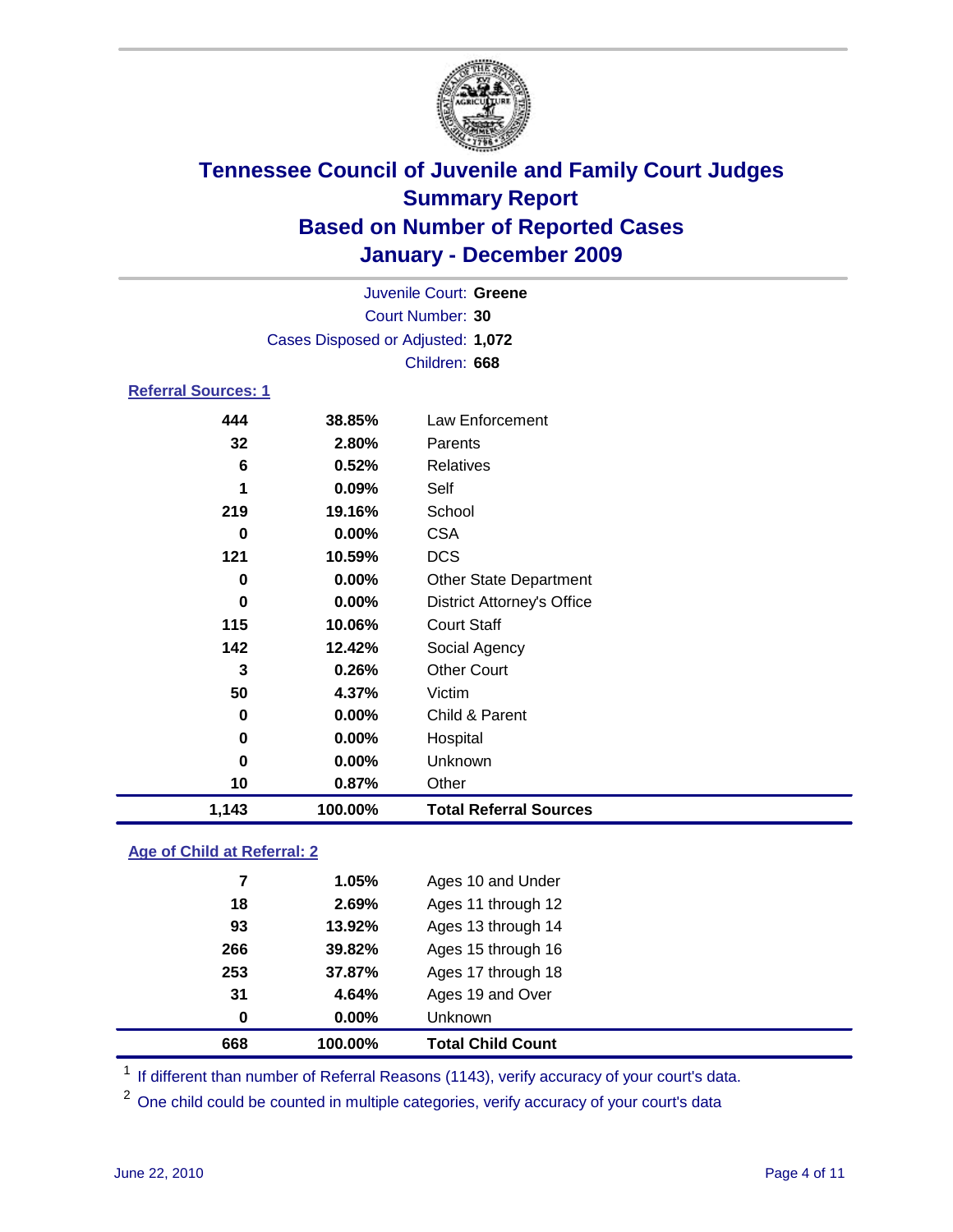

| Juvenile Court: Greene                  |                                   |                          |  |
|-----------------------------------------|-----------------------------------|--------------------------|--|
|                                         | Court Number: 30                  |                          |  |
|                                         | Cases Disposed or Adjusted: 1,072 |                          |  |
|                                         |                                   | Children: 668            |  |
| Sex of Child: 1                         |                                   |                          |  |
| 451                                     | 67.51%                            | Male                     |  |
| 216                                     | 32.34%                            | Female                   |  |
| 1                                       | 0.15%                             | Unknown                  |  |
| 668                                     | 100.00%                           | <b>Total Child Count</b> |  |
| Race of Child: 1                        |                                   |                          |  |
| 568                                     | 85.03%                            | White                    |  |
| 28                                      | 4.19%                             | African American         |  |
| 0                                       | 0.00%                             | Native American          |  |
| 1                                       | 0.15%                             | Asian                    |  |
| $\overline{\mathbf{2}}$                 | 0.30%                             | Mixed                    |  |
| 69                                      | 10.33%                            | Unknown                  |  |
| 668                                     | 100.00%                           | <b>Total Child Count</b> |  |
| <b>Hispanic Origin: 1</b>               |                                   |                          |  |
| 9                                       | 1.35%                             | Yes                      |  |
| 592                                     | 88.62%                            | <b>No</b>                |  |
| 67                                      | 10.03%                            | Unknown                  |  |
| 668                                     | 100.00%                           | <b>Total Child Count</b> |  |
| <b>School Enrollment of Children: 1</b> |                                   |                          |  |
| 420                                     | 62.87%                            | Yes                      |  |
| 55                                      | 8.23%                             | No                       |  |
| 193                                     | 28.89%                            | Unknown                  |  |
| 668                                     | 100.00%                           | <b>Total Child Count</b> |  |

One child could be counted in multiple categories, verify accuracy of your court's data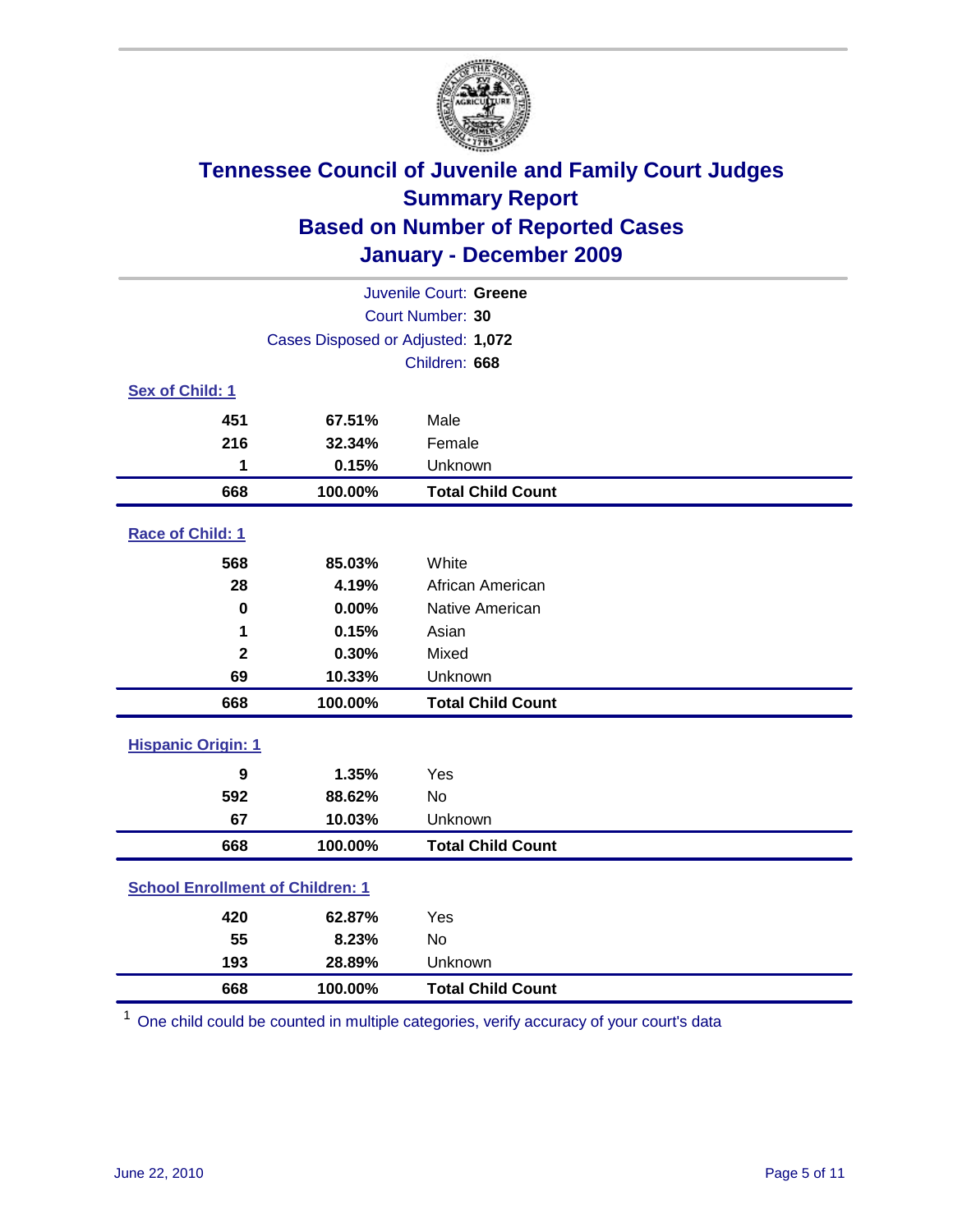

Court Number: **30** Juvenile Court: **Greene** Cases Disposed or Adjusted: **1,072** Children: **668**

#### **Living Arrangement of Child at Time of Referral: 1**

| 668            | 100.00%  | <b>Total Child Count</b>     |
|----------------|----------|------------------------------|
| 10             | 1.50%    | Other                        |
| 176            | 26.35%   | <b>Unknown</b>               |
| 38             | 5.69%    | Independent                  |
| 10             | 1.50%    | In an Institution            |
| 22             | 3.29%    | In a Residential Center      |
| $\overline{7}$ | 1.05%    | In a Group Home              |
| 34             | 5.09%    | With Foster Family           |
| 6              | $0.90\%$ | With Adoptive Parents        |
| 38             | $5.69\%$ | <b>With Relatives</b>        |
| 38             | 5.69%    | With Father                  |
| 167            | 25.00%   | <b>With Mother</b>           |
| 29             | 4.34%    | With Mother and Stepfather   |
| 9              | 1.35%    | With Father and Stepmother   |
| 84             | 12.57%   | With Both Biological Parents |
|                |          |                              |

#### **Type of Detention: 2**

| 1.072 | 100.00%  | <b>Total Detention Count</b> |  |
|-------|----------|------------------------------|--|
| 0     | 0.00%    | Other                        |  |
| 1,037 | 96.74%   | Does Not Apply               |  |
| 0     | $0.00\%$ | Unknown                      |  |
| 0     | $0.00\%$ | Psychiatric Hospital         |  |
| 0     | 0.00%    | Jail - No Separation         |  |
| 0     | $0.00\%$ | Jail - Partial Separation    |  |
| 0     | 0.00%    | Jail - Complete Separation   |  |
| 34    | 3.17%    | Juvenile Detention Facility  |  |
| 1     | 0.09%    | Non-Secure Placement         |  |
|       |          |                              |  |

<sup>1</sup> One child could be counted in multiple categories, verify accuracy of your court's data

<sup>2</sup> If different than number of Cases (1072) verify accuracy of your court's data.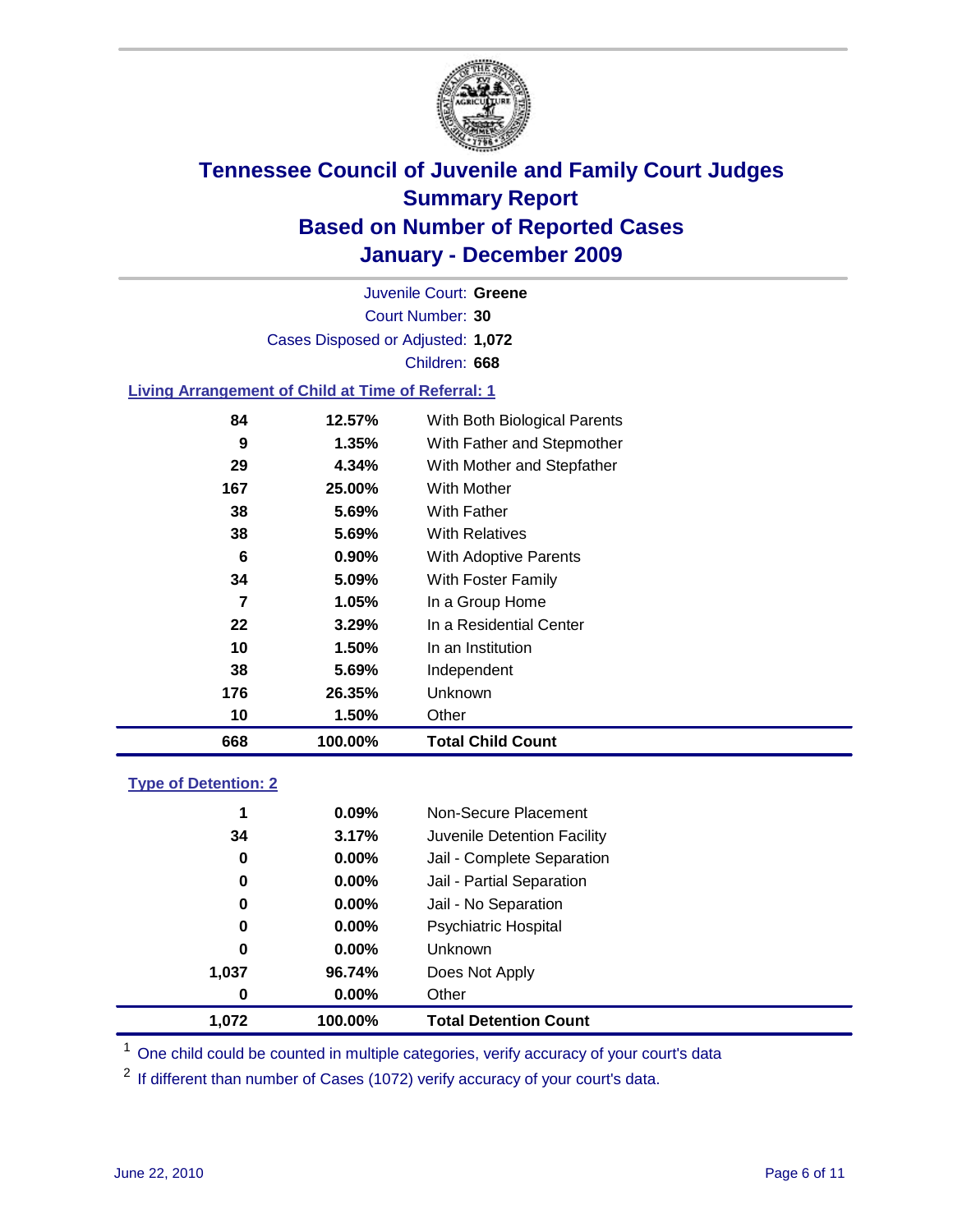

| Juvenile Court: Greene                             |                                   |                                      |  |  |  |
|----------------------------------------------------|-----------------------------------|--------------------------------------|--|--|--|
| Court Number: 30                                   |                                   |                                      |  |  |  |
|                                                    | Cases Disposed or Adjusted: 1,072 |                                      |  |  |  |
|                                                    |                                   | Children: 668                        |  |  |  |
| <b>Placement After Secure Detention Hearing: 1</b> |                                   |                                      |  |  |  |
| 21                                                 | 1.96%                             | Returned to Prior Living Arrangement |  |  |  |
| 1                                                  | 0.09%                             | Juvenile Detention Facility          |  |  |  |
| $\bf{0}$                                           | 0.00%                             | Jail                                 |  |  |  |
| 0                                                  | 0.00%                             | Shelter / Group Home                 |  |  |  |
| 0                                                  | 0.00%                             | Foster Family Home                   |  |  |  |
| 0                                                  | 0.00%                             | Psychiatric Hospital                 |  |  |  |
| 0                                                  | 0.00%                             | Unknown                              |  |  |  |
| 1,048                                              | 97.76%                            | Does Not Apply                       |  |  |  |
| 2                                                  | 0.19%                             | Other                                |  |  |  |
| 1,072                                              | 100.00%                           | <b>Total Placement Count</b>         |  |  |  |
|                                                    |                                   |                                      |  |  |  |
| <b>Intake Actions: 2</b>                           |                                   |                                      |  |  |  |
| 627                                                | 54.86%                            | <b>Petition Filed</b>                |  |  |  |
| 222                                                | 19.42%                            | <b>Motion Filed</b>                  |  |  |  |
| 294                                                | 25.72%                            | <b>Citation Processed</b>            |  |  |  |
| 0                                                  | 0.00%                             | Notification of Paternity Processed  |  |  |  |
| $\bf{0}$                                           | 0.00%                             | Scheduling of Judicial Review        |  |  |  |
| 0                                                  | 0.00%                             | Scheduling of Administrative Review  |  |  |  |
| 0                                                  | 0.00%                             | Scheduling of Foster Care Review     |  |  |  |
| 0                                                  | 0.00%                             | Unknown                              |  |  |  |
| 0                                                  | 0.00%                             | Does Not Apply                       |  |  |  |
| 0                                                  | 0.00%                             | Other                                |  |  |  |
| 1,143                                              | 100.00%                           | <b>Total Intake Count</b>            |  |  |  |

<sup>1</sup> If different than number of Cases (1072) verify accuracy of your court's data.

<sup>2</sup> If different than number of Referral Reasons (1143), verify accuracy of your court's data.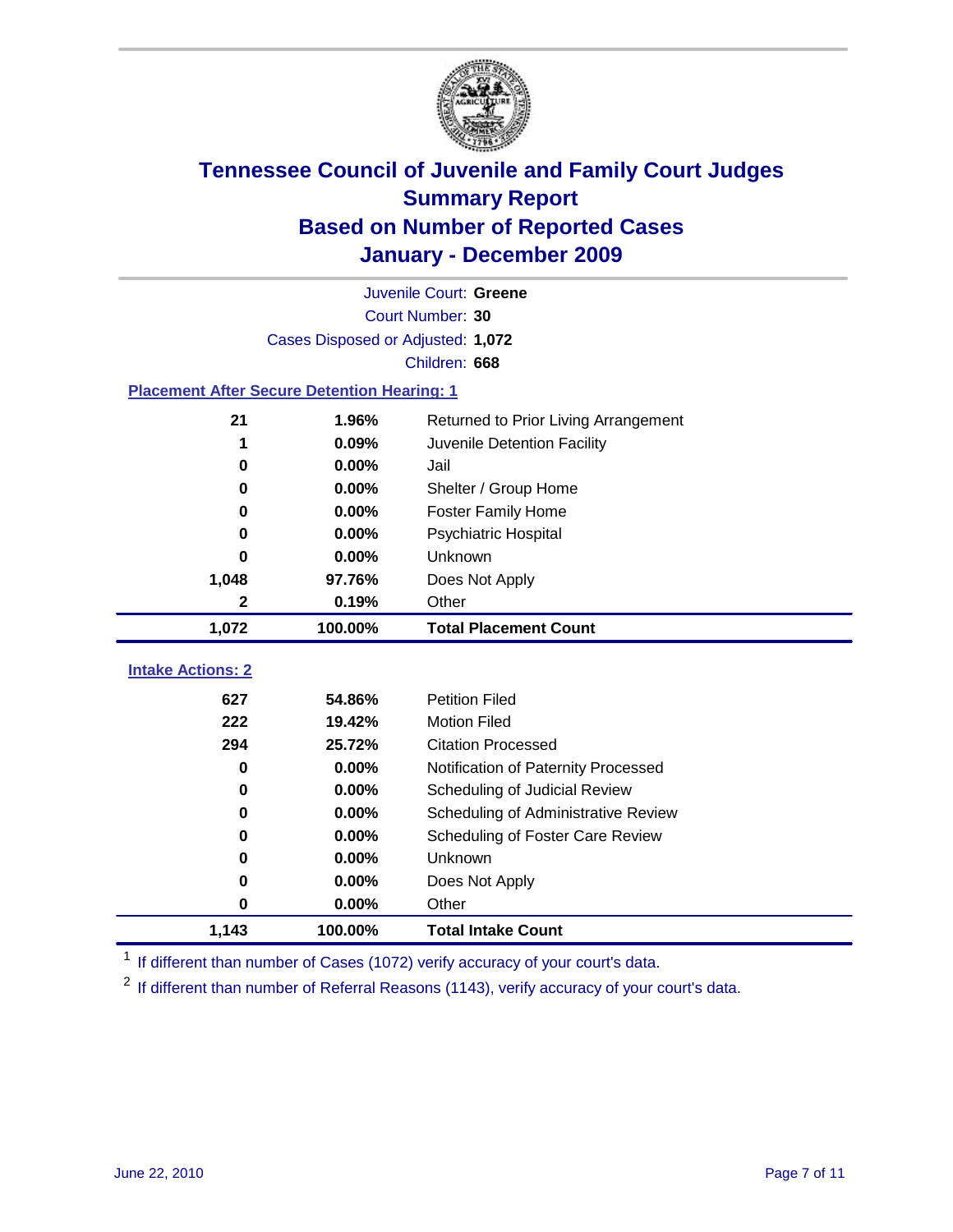

Court Number: **30** Juvenile Court: **Greene** Cases Disposed or Adjusted: **1,072** Children: **668**

#### **Last Grade Completed by Child: 1**

| 668          | 100.00% | <b>Total Child Count</b> |
|--------------|---------|--------------------------|
| $\bf{0}$     | 0.00%   | Other                    |
| 340          | 50.90%  | Unknown                  |
| 0            | 0.00%   | Never Attended School    |
| 3            | 0.45%   | Graduated                |
| 5            | 0.75%   | <b>GED</b>               |
| 0            | 0.00%   | Non-Graded Special Ed    |
| 15           | 2.25%   | 12th Grade               |
| 54           | 8.08%   | 11th Grade               |
| 68           | 10.18%  | 10th Grade               |
| 61           | 9.13%   | 9th Grade                |
| 73           | 10.93%  | 8th Grade                |
| 28           | 4.19%   | 7th Grade                |
| 10           | 1.50%   | 6th Grade                |
| $\mathbf{2}$ | 0.30%   | 5th Grade                |
| $\mathbf{2}$ | 0.30%   | 4th Grade                |
| 0            | 0.00%   | 3rd Grade                |
| 1            | 0.15%   | 2nd Grade                |
|              | 0.15%   | 1st Grade                |
|              | 0.15%   | Kindergarten             |
| 0            | 0.00%   | Preschool                |
| 4            | 0.60%   | Too Young for School     |

### **Enrolled in Special Education: 1**

| 66  | 9.88%   | Yes                      |
|-----|---------|--------------------------|
| 274 | 41.02%  | No                       |
| 328 | 49.10%  | Unknown                  |
| 668 | 100.00% | <b>Total Child Count</b> |

One child could be counted in multiple categories, verify accuracy of your court's data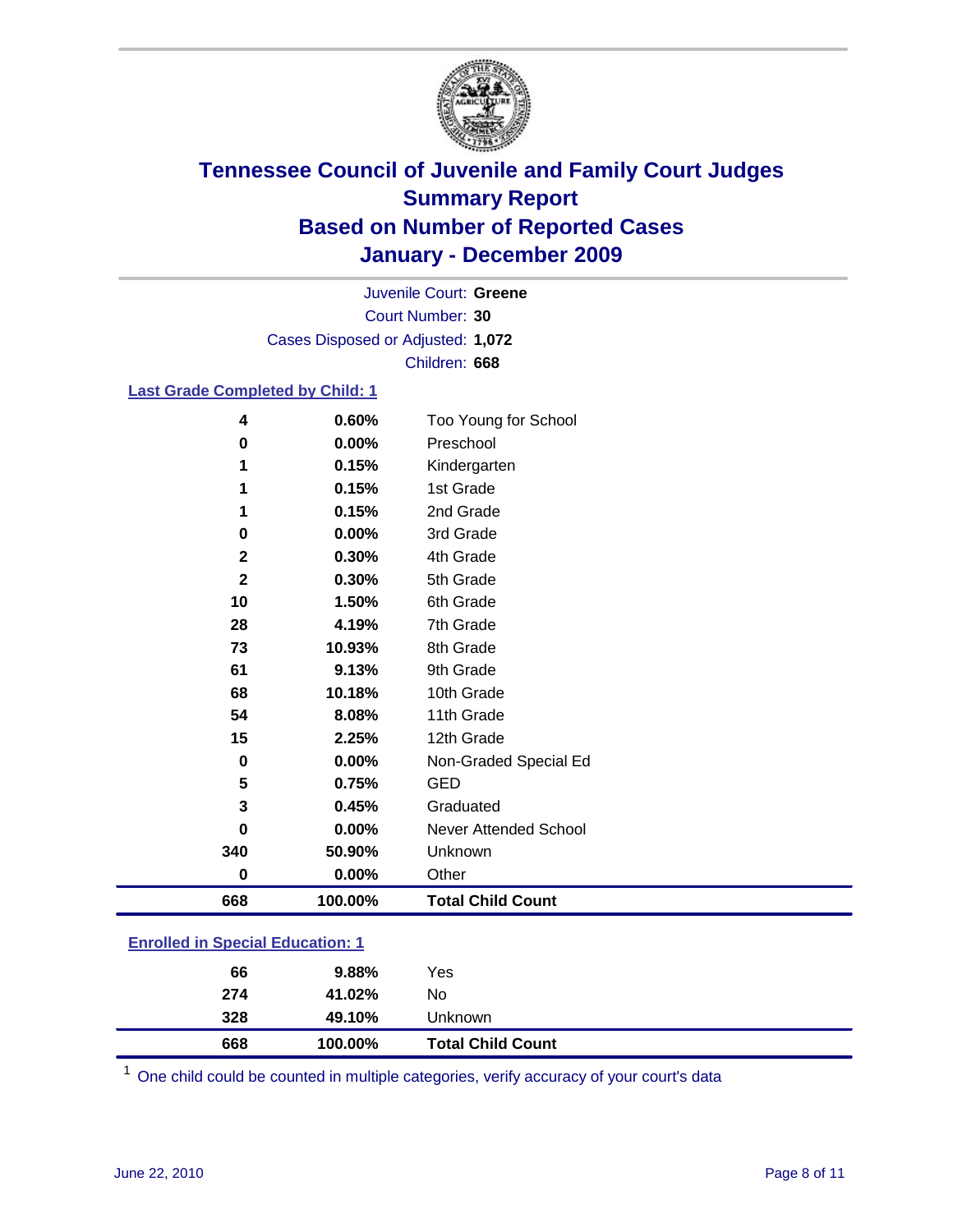

|       | Juvenile Court: Greene            |                           |  |  |
|-------|-----------------------------------|---------------------------|--|--|
|       | Court Number: 30                  |                           |  |  |
|       | Cases Disposed or Adjusted: 1,072 |                           |  |  |
|       | Children: 668                     |                           |  |  |
|       | <b>Action Executed By: 1</b>      |                           |  |  |
| 835   | 73.05%                            | Judge                     |  |  |
| 294   | 25.72%                            | Referee                   |  |  |
| 14    | 1.22%                             | <b>YSO</b>                |  |  |
| 0     | 0.00%                             | Other                     |  |  |
| 0     | 0.00%                             | Unknown                   |  |  |
| 1,143 | 100.00%                           | <b>Total Action Count</b> |  |  |

#### **Formal / Informal Actions: 1**

| 180   | 15.75%   | Dismissed                                        |
|-------|----------|--------------------------------------------------|
| 44    | 3.85%    | Retired / Nolle Prosequi                         |
| 158   | 13.82%   | <b>Complaint Substantiated Delinquent</b>        |
| 105   | 9.19%    | <b>Complaint Substantiated Status Offender</b>   |
| 17    | 1.49%    | <b>Complaint Substantiated Dependent/Neglect</b> |
| 0     | $0.00\%$ | <b>Complaint Substantiated Abused</b>            |
| 0     | $0.00\%$ | <b>Complaint Substantiated Mentally III</b>      |
| 14    | 1.22%    | Informal Adjustment                              |
| 0     | $0.00\%$ | <b>Pretrial Diversion</b>                        |
| 1     | 0.09%    | <b>Transfer to Adult Court Hearing</b>           |
| 0     | $0.00\%$ | Charges Cleared by Transfer to Adult Court       |
|       | $0.09\%$ | Special Proceeding                               |
| 136   | 11.90%   | <b>Review Concluded</b>                          |
| 133   | 11.64%   | Case Held Open                                   |
| 354   | 30.97%   | Other                                            |
| 0     | $0.00\%$ | <b>Unknown</b>                                   |
| 1,143 | 100.00%  | <b>Total Action Count</b>                        |

<sup>1</sup> If different than number of Referral Reasons (1143), verify accuracy of your court's data.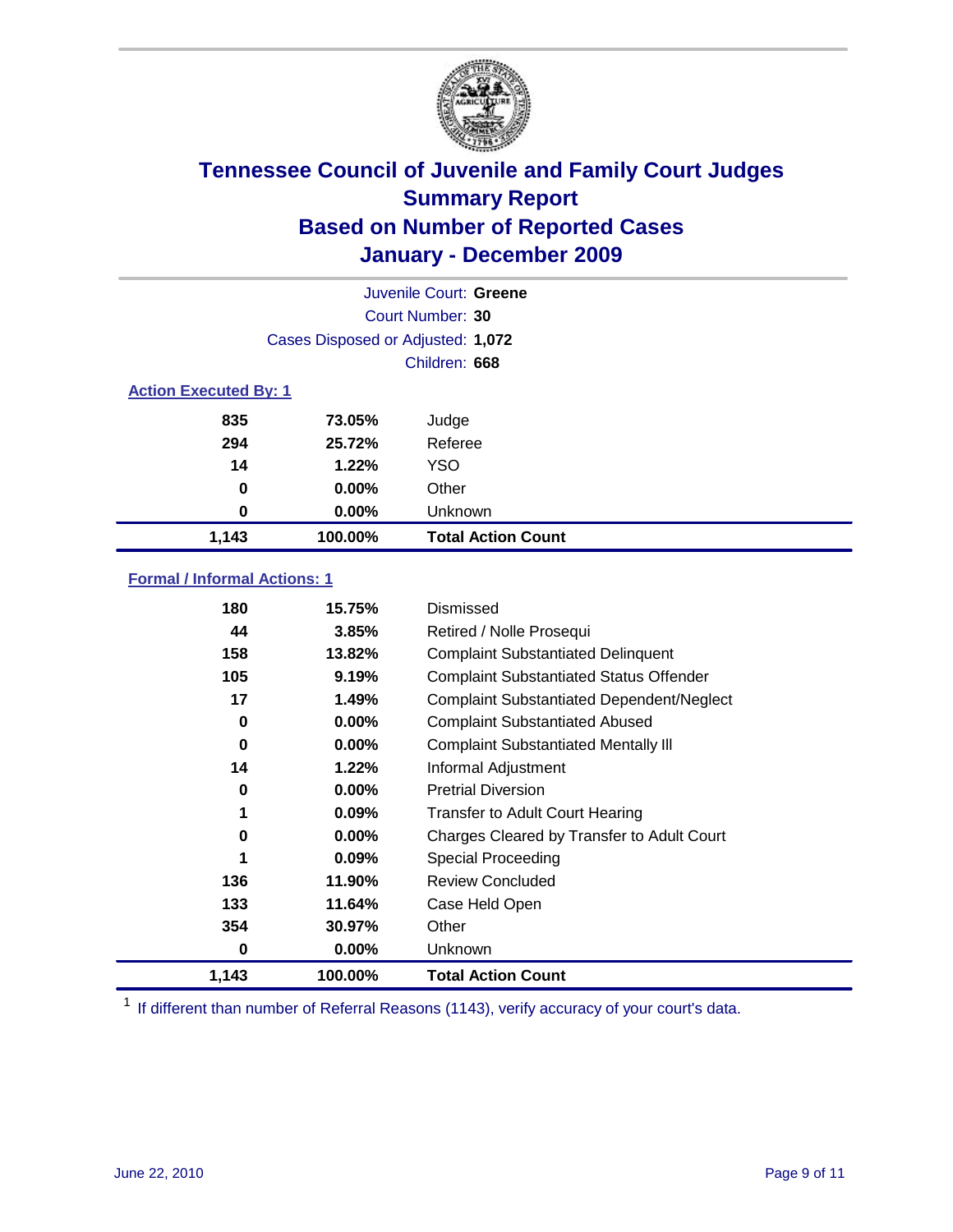

|                       |                                   | Juvenile Court: Greene                                |
|-----------------------|-----------------------------------|-------------------------------------------------------|
|                       |                                   | Court Number: 30                                      |
|                       | Cases Disposed or Adjusted: 1,072 |                                                       |
|                       |                                   | Children: 668                                         |
| <b>Case Outcomes:</b> |                                   | There can be multiple outcomes for one child or case. |
| 185                   | 6.90%                             | <b>Case Dismissed</b>                                 |
| 43                    | 1.60%                             | Case Retired or Nolle Prosequi                        |
| 0                     | 0.00%                             | Warned / Counseled                                    |
| 141                   | 5.26%                             | <b>Held Open For Review</b>                           |
| 21                    | 0.78%                             | Supervision / Probation to Juvenile Court             |
| 0                     | 0.00%                             | <b>Probation to Parents</b>                           |
| 0                     | 0.00%                             | Referral to Another Entity for Supervision / Service  |
| 40                    | 1.49%                             | Referred for Mental Health Counseling                 |
| 24                    | 0.90%                             | Referred for Alcohol and Drug Counseling              |
| 0                     | 0.00%                             | <b>Referred to Alternative School</b>                 |
| 0                     | 0.00%                             | Referred to Private Child Agency                      |
| 17                    | 0.63%                             | Referred to Defensive Driving School                  |
| 0                     | 0.00%                             | Referred to Alcohol Safety School                     |
| 0                     | 0.00%                             | Referred to Juvenile Court Education-Based Program    |
| 3                     | 0.11%                             | Driver's License Held Informally                      |
| 0                     | 0.00%                             | <b>Voluntary Placement with DMHMR</b>                 |
| 2                     | 0.07%                             | <b>Private Mental Health Placement</b>                |
| 0                     | 0.00%                             | <b>Private MR Placement</b>                           |
| 0                     | 0.00%                             | Placement with City/County Agency/Facility            |
| 6                     | 0.22%                             | Placement with Relative / Other Individual            |
| 218                   | 8.13%                             | Fine                                                  |
| 188                   | 7.01%                             | <b>Public Service</b>                                 |
| 58                    | 2.16%                             | Restitution                                           |
| 0                     | 0.00%                             | <b>Runaway Returned</b>                               |
| 26                    | 0.97%                             | No Contact Order                                      |
| 40                    | 1.49%                             | Injunction Other than No Contact Order                |
| 13                    | 0.48%                             | <b>House Arrest</b>                                   |
| 6                     | 0.22%                             | <b>Court Defined Curfew</b>                           |
| 0                     | 0.00%                             | Dismissed from Informal Adjustment                    |
| 0                     | 0.00%                             | <b>Dismissed from Pretrial Diversion</b>              |
| 19                    | 0.71%                             | <b>Released from Probation</b>                        |
| 0                     | 0.00%                             | <b>Transferred to Adult Court</b>                     |
| 0                     | $0.00\%$                          | <b>DMHMR Involuntary Commitment</b>                   |